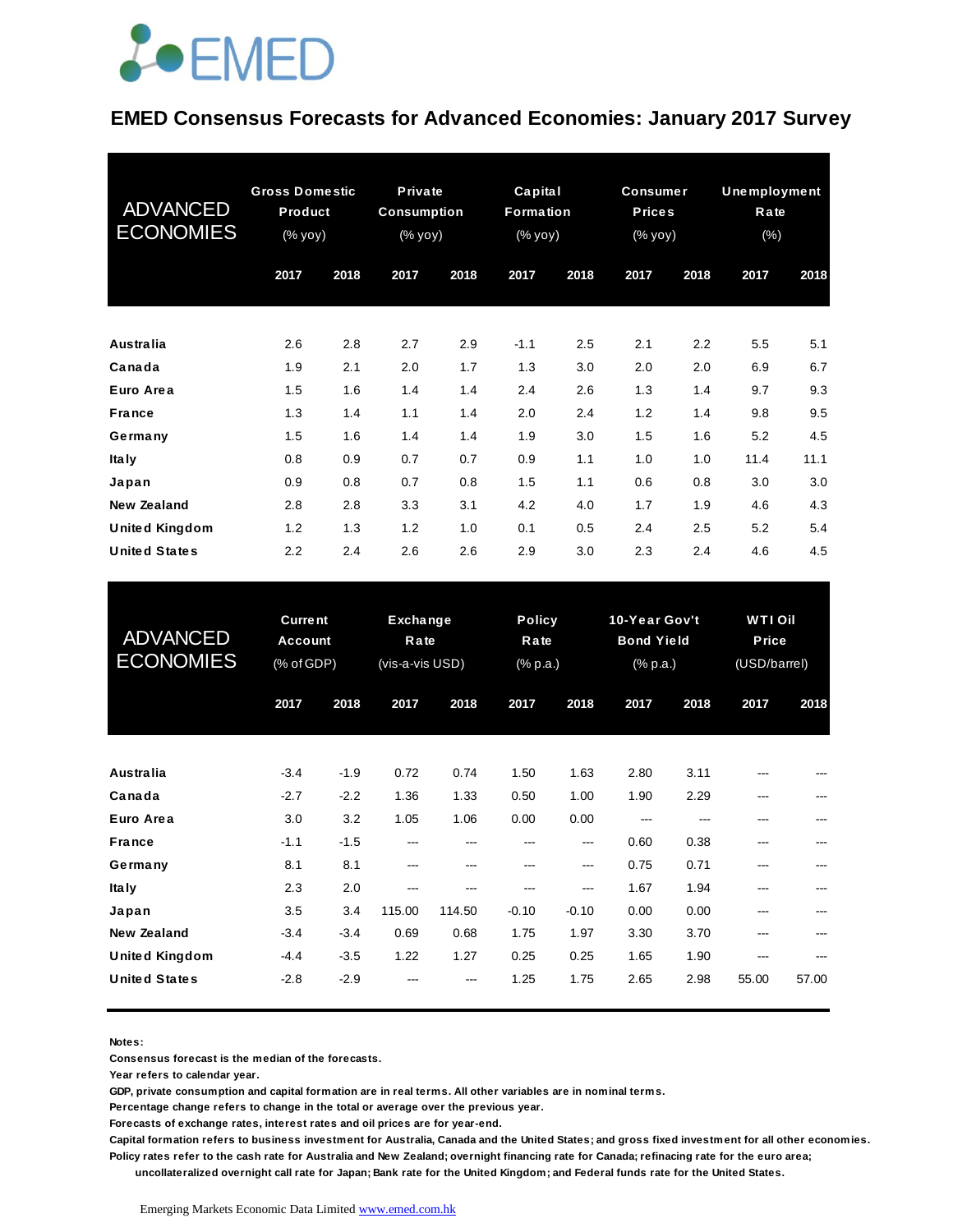

#### **EMED Consensus Forecasts for Emerging Markets: January 2017 Survey**

| <b>EMERGING</b><br><b>MARKETS</b> | <b>Gross Domestic</b><br><b>Product</b><br>(% yoy)<br>2017 | 2018 | <b>Private</b><br><b>Consumption</b><br>$(%$ (% yoy)<br>2017 | 2018 | <b>Fixed</b><br>Investment<br>(% yoy)<br>2017 | 2018 | Consumer<br><b>Prices</b><br>(% yoy)<br>2017 | 2018 | Unemployment<br>Rate<br>(% )<br>2017 | 2018                                     |
|-----------------------------------|------------------------------------------------------------|------|--------------------------------------------------------------|------|-----------------------------------------------|------|----------------------------------------------|------|--------------------------------------|------------------------------------------|
| Argentina                         | 3.0                                                        | 3.5  | 3.0                                                          | 2.9  | 4.8                                           | 4.4  | 22.1                                         | 13.0 | 8.8                                  | 8.4                                      |
| <b>Brazil</b>                     | 0.7                                                        | 1.8  | $-0.3$                                                       | 2.8  | 2.3                                           | 6.8  | 5.5                                          | 5.1  | 12.4                                 | 11.1                                     |
| Chile                             | 2.0                                                        | 2.5  | 2.2                                                          | 1.4  | 1.1                                           | 2.5  | 2.9                                          | 3.0  | 6.4                                  | 7.1                                      |
| China                             | 6.4                                                        | 6.1  | 7.6                                                          | 7.5  | 5.5                                           | 5.1  | 2.2                                          | 2.2  | 4.1                                  | 4.2                                      |
| Colombia                          | 2.5                                                        | 3.2  | 2.2                                                          | 2.6  | 3.3                                           | 4.6  | 4.0                                          | 3.5  | 9.7                                  | 9.3                                      |
| <b>Czech Republic</b>             | 2.5                                                        | 2.5  | 2.8                                                          | 2.4  | 2.7                                           | 5.0  | 1.8                                          | 2.0  | 4.1                                  | 3.7                                      |
| <b>Hong Kong</b>                  | 1.8                                                        | 2.0  | 2.1                                                          | 1.8  | 2.8                                           | 2.0  | 2.2                                          | 2.4  | 3.5                                  | 3.5                                      |
| Hungary                           | 2.5                                                        | 2.7  | 3.8                                                          | 3.4  | 4.8                                           | 3.1  | 2.0                                          | 2.6  | 5.1                                  | 4.1                                      |
| India                             | 7.4                                                        | 7.5  | 7.9                                                          | 7.6  | 4.6                                           | 6.5  | 5.1                                          | 5.2  | $\frac{1}{2}$                        | $\hspace{0.05cm} \ldots \hspace{0.05cm}$ |
| Indonesia                         | 5.3                                                        | 5.5  | 5.2                                                          | 5.1  | 5.7                                           | 6.2  | 4.1                                          | 4.4  | 5.6                                  | 5.6                                      |
| Malaysia                          | 4.5                                                        | 4.5  | 4.8                                                          | 3.9  | 3.0                                           | 3.9  | 2.6                                          | 2.7  | 3.5                                  | 3.5                                      |
| <b>Mexico</b>                     | 2.0                                                        | 2.2  | 2.2                                                          | 2.5  | 0.7                                           | 3.6  | 3.6                                          | 3.8  | 4.1                                  | 4.3                                      |
| <b>Philippines</b>                | 6.3                                                        | 6.5  | 6.5                                                          | 6.8  | 8.7                                           | 11.8 | 2.9                                          | 3.0  | 5.9                                  | 5.3                                      |
| Poland                            | 3.0                                                        | 3.3  | 3.7                                                          | 2.8  | 3.3                                           | 5.7  | 1.5                                          | 1.8  | 6.9                                  | 7.0                                      |
| Russia                            | 1.1                                                        | 1.5  | 1.2                                                          | 2.6  | 1.0                                           | 2.6  | 5.0                                          | 4.4  | 5.6                                  | 5.5                                      |
| <b>Singapore</b>                  | 1.7                                                        | 2.0  | 1.8                                                          | 2.0  | 0.7                                           | 1.0  | 1.0                                          | 1.4  | 2.5                                  | 2.5                                      |
| South Korea                       | 2.6                                                        | 2.6  | 2.1                                                          | 2.2  | 3.0                                           | 3.0  | 1.7                                          | 1.9  | 3.6                                  | 3.6                                      |
| Taiwan                            | 1.9                                                        | 2.0  | 1.8                                                          | 2.0  | 2.2                                           | 2.0  | 1.3                                          | 1.5  | 3.9                                  | 3.9                                      |
| <b>Thailand</b>                   | 3.3                                                        | 3.2  | 2.7                                                          | 2.7  | 3.1                                           | 3.0  | 1.6                                          | 2.0  | 1.0                                  | 1.3                                      |
| Turkey                            | 2.6                                                        | 2.7  | 2.2                                                          | 2.9  | 3.0                                           | 2.8  | 7.7                                          | 7.5  | 11.1                                 | 11.2                                     |

|                       | <b>Money</b> |                   | <b>Merchandise</b> |      |         | <b>Merchandise</b><br><b>Current</b> |                                 |                | <b>Exchange</b> |       |
|-----------------------|--------------|-------------------|--------------------|------|---------|--------------------------------------|---------------------------------|----------------|-----------------|-------|
| <b>EMERGING</b>       | Supply M2    |                   | <b>Exports</b>     |      |         | <b>Imports</b>                       |                                 | <b>Account</b> | Rate            |       |
| <b>MARKETS</b>        | $(%$ yoy)    |                   | (% yoy)            |      | (% yoy) |                                      | $(% \mathcal{L}_{0}$ (% of GDP) |                | (vis-a-vis USD) |       |
|                       | 2017         | 2018              | 2017               | 2018 | 2017    | 2018                                 | 2017                            | 2018           | 2017            | 2018  |
|                       |              |                   |                    |      |         |                                      |                                 |                |                 |       |
| Argentina             | 25.0         | 15.5              | 2.8                | 4.1  | 4.2     | 4.7                                  | $-2.5$                          | $-2.5$         | 17.70           | 20.09 |
| <b>Brazil</b>         | 5.7          | $\frac{1}{2}$     | 0.7                | 2.8  | 2.7     | 7.8                                  | $-1.3$                          | $-2.0$         | 3.47            | 3.46  |
| Chile                 | 13.0         | $\frac{1}{2}$     | 2.9                | 2.0  | 4.3     | 2.3                                  | $-2.0$                          | $-1.9$         | 674             | 650   |
| China                 | 10.8         | 9.0               | 1.7                | 3.0  | 1.8     | 4.0                                  | 2.0                             | 1.8            | 7.16            | 7.14  |
| Colombia              | 13.9         | 14.3              | 7.9                | 2.9  | 5.6     | 5.1                                  | $-4.3$                          | $-4.1$         | 3138            | 3125  |
| <b>Czech Republic</b> | $---$        | $\frac{1}{2}$     | 6.1                | 8.6  | 6.4     | 9.1                                  | 0.5                             | 0.2            | 24.9            | 24.6  |
| <b>Hong Kong</b>      | 5.4          | 8.5               | 2.2                | 2.8  | 2.0     | 2.7                                  | 2.4                             | 2.4            | 7.78            | 7.77  |
| Hungary               | 7.1          | $\frac{1}{2}$     | 6.1                | 6.2  | 6.5     | 7.2                                  | 3.5                             | 2.0            | 289             | 288   |
| India                 | 13.5         | $\cdots$          | 3.0                | 6.0  | $-1.6$  | 5.3                                  | $-0.9$                          | $-1.4$         | 68.2            | 68.7  |
| Indonesia             | 11.8         | $\frac{1}{2}$     | 2.2                | 4.8  | 2.8     | 4.6                                  | $-2.1$                          | $-2.3$         | 13700           | 13611 |
| Malaysia              | 4.0          | $\cdots$          | 2.7                | 3.0  | 2.7     | 3.2                                  | 2.0                             | 2.5            | 4.50            | 4.49  |
| <b>Mexico</b>         | 10.1         | $\cdots$          | 2.2                | 4.7  | 2.1     | 5.1                                  | $-3.0$                          | $-3.0$         | 20.2            | 19.8  |
| <b>Philippines</b>    | 11.6         | $\cdots$          | 4.5                | 14.1 | 6.0     | 7.5                                  | 0.9                             | 0.5            | 50.5            | 50.3  |
| Poland                | 5.4          | 6.3               | 6.2                | 5.2  | 6.8     | 6.1                                  | $-1.4$                          | $-1.5$         | 4.04            | 4.17  |
| Russia                | 7.8          | $\frac{1}{2}$     | 1.5                | 2.0  | 1.2     | 5.2                                  | 3.6                             | 3.1            | 64.0            | 65.0  |
| Singapore             | 1.9          | $\qquad \qquad -$ | $-0.6$             | 2.1  | $-0.5$  | 2.7                                  | 19.4                            | 18.8           | 1.47            | 1.43  |
| South Korea           | 9.2          | $\qquad \qquad -$ | 2.9                | 3.5  | 2.4     | 3.5                                  | 6.5                             | 5.5            | 1213            | 1183  |
| Taiwan                | 5.5          | 4.2               | 2.5                | 3.4  | 2.7     | 4.2                                  | 13.1                            | 12.2           | 32.7            | 32.0  |
| <b>Thailand</b>       | 5.8          | 5.0               | 1.8                | 2.6  | 5.0     | 5.5                                  | 7.6                             | 6.2            | 36.4            | 36.0  |
| <b>Turkey</b>         | 12.2         | $\qquad \qquad -$ | 3.7                | 3.0  | 3.9     | 4.1                                  | $-4.8$                          | $-5.0$         | 3.50            | 3.55  |

**Notes:** 

**Consensus forecast is the median of the forecasts.**

**Year refers to calendar year except for India for which fiscal year (April to March) is used.**

**GDP, private consumption and fixed investment are in real terms. All other variables are in nominal terms.**

**Percentage change refers to change in the total or average over the previous year, except for money supply growth which is** 

 **based on year-end figures.**

**Forecasts of exchange rates and interest rates are for year-end.**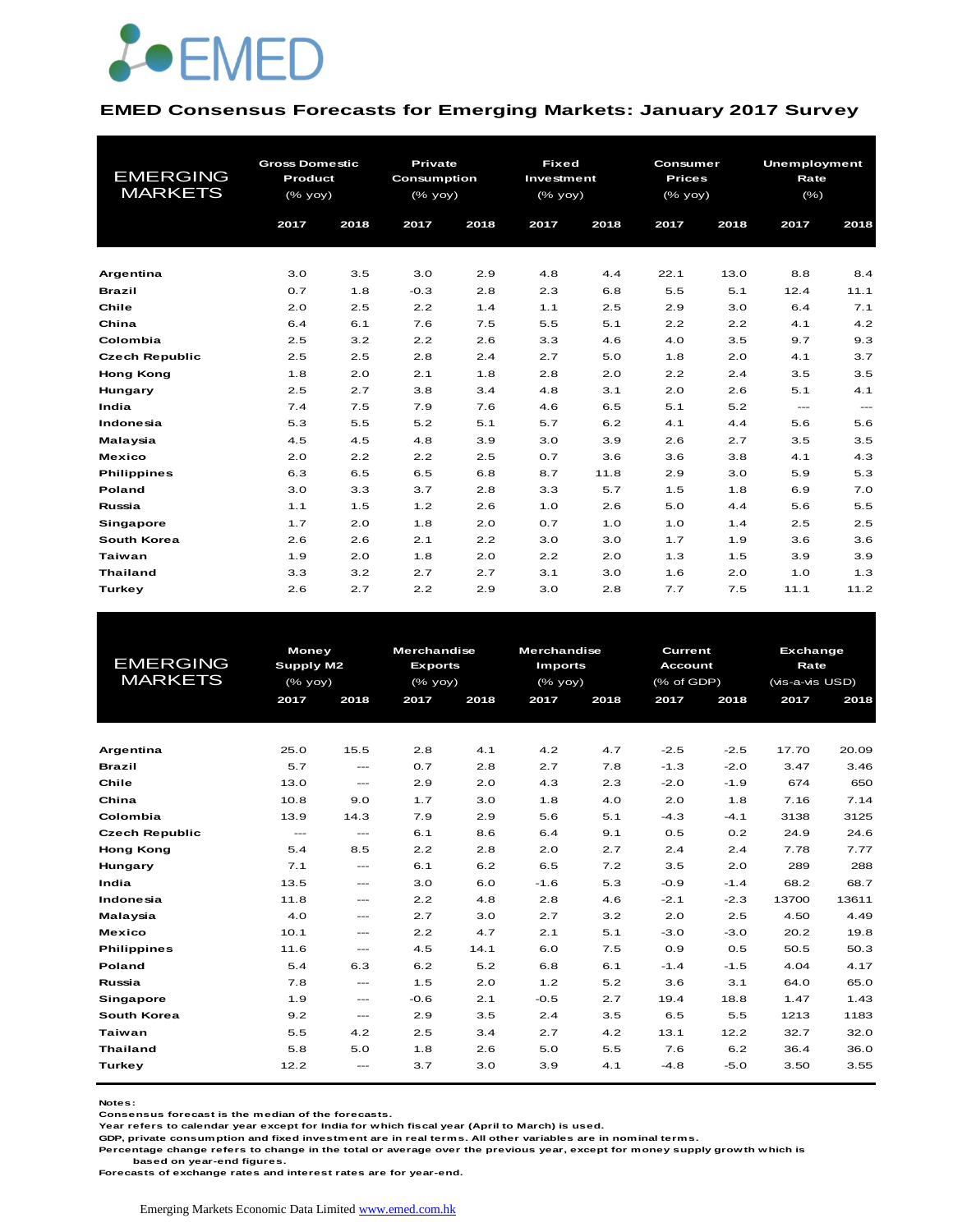### **EMED Consensus Forecasts for the United States: January 2017 Survey**

| <b>UNITED STATES</b>             | <b>Gross Domestic</b><br><b>Product</b><br>(% yoy) |      | <b>Consumer</b><br><b>Prices</b><br>(% yoy) |                          | <b>UNITED STATES</b>                |                  | <b>Gross Domestic</b><br>Product<br>(% yoy) |      | <b>Consumer</b><br><b>Prices</b><br>(% yoy) |  |
|----------------------------------|----------------------------------------------------|------|---------------------------------------------|--------------------------|-------------------------------------|------------------|---------------------------------------------|------|---------------------------------------------|--|
|                                  | 2017                                               | 2018 | 2017                                        | 2018                     |                                     | 2017             | 2018                                        | 2017 | 2018                                        |  |
|                                  |                                                    |      |                                             |                          |                                     |                  |                                             |      |                                             |  |
| <b>ABN AMRO</b>                  | $2.4\,$                                            | 2.7  | 2.7                                         | 2.8                      | <b>ING</b>                          | 2.4              |                                             | 1.9  |                                             |  |
| <b>Action Economics</b>          | 2.4                                                | 2.5  | 2.7                                         | 2.5                      | Intesa Sanpaolo                     | 2.2              | 2.5                                         | 2.2  | 2.0                                         |  |
| <b>AIB Global Treasury</b>       | 2.3                                                | 2.8  | 2.3                                         | 2.5                      | <b>KBC</b>                          | 2.3              | ---                                         | 2.5  | ---                                         |  |
| Allianz                          | 2.1                                                | ---  | 2.3                                         | $\overline{a}$           | <b>Kiel Institute</b>               | 2.5              | ---                                         | 2.3  | $\overline{a}$                              |  |
| <b>Bank Julius Baer</b>          | 2.5                                                | 2.3  | 2.2                                         | 2.5                      | <b>Moody's Analytics</b>            | 2.7              | 3.0                                         | 2.9  | 2.7                                         |  |
| <b>Barclays Capital</b>          | 2.2                                                | 2.5  | 2.5                                         | 2.6                      | <b>Mortgage Bankers Association</b> | 2.0              | 1.8                                         | 2.5  | 2.2                                         |  |
| <b>BayernLB</b>                  | 2.2                                                | 2.9  | 2.0                                         | 2.5                      | <b>NAR</b>                          | 2.2              | 2.1                                         | 2.5  | 2.5                                         |  |
| <b>BBVA</b>                      | 2.1                                                | ---  | 2.0                                         | ---                      | <b>National Bank of Canada</b>      | 2.2              | 2.4                                         | 2.1  | 2.2                                         |  |
| <b>Berenberg Capital Markets</b> | 2.4                                                | 2.9  | 2.3                                         | 2.4                      | <b>NIESR</b>                        | 2.1              | ---                                         | 1.6  | ---                                         |  |
| <b>BMO Capital Markets</b>       | 2.4                                                | 2.5  | 2.8                                         | 2.4                      | <b>Northern Trust</b>               | 2.2              | ---                                         | 2.4  | ---                                         |  |
| <b>BNP Paribas</b>               | 1.5                                                | ---  | 2.3                                         | ---                      | <b>OCBC Bank</b>                    | 2.2              | 2.3                                         | 2.3  | 2.4                                         |  |
| <b>Capital Economics</b>         | 2.7                                                | 2.2  | 2.9                                         | 3.2                      | <b>PNC</b>                          | 2.4              | 2.7                                         | 2.3  | 2.4                                         |  |
| <b>CIBC World Markets</b>        | $2.2\phantom{0}$                                   | 2.1  | 2.4                                         | 2.7                      | Prometeia                           | 2.4              | 2.9                                         | 1.9  | 2.1                                         |  |
| Citigroup                        | 1.8                                                | 2.5  | 1.7                                         | 1.9                      | <b>Raymond James</b>                | 2.1              | 1.9                                         | 2.5  | 2.2                                         |  |
| <b>Comerica Bank</b>             | 2.8                                                | ---  | 2.9                                         | ---                      | <b>Royal Bank of Canada</b>         | 2.3              | 2.3                                         | 2.4  | 2.2                                         |  |
| Commerzbank                      | 2.3                                                | 2.3  | 2.5                                         | 2.5                      | <b>Schroders</b>                    | 1.9              | 2.5                                         | 2.0  | 2.3                                         |  |
| <b>Credit Agricole</b>           | 2.3                                                | 2.5  | 2.4                                         | 2.5                      | <b>Scotia Capital</b>               | 2.1              | 2.4                                         | 2.3  | 2.3                                         |  |
| <b>Credit Suisse</b>             | 2.3                                                | 2.2  | 2.1                                         | 2.0                      | <b>Societe Generale</b>             | 2.3              | 2.1                                         | 2.6  | 2.7                                         |  |
| Daiwa Institute of Research      | 2.1                                                | ---  | 2.0                                         | ---                      | <b>Standard &amp; Poor's</b>        | 2.4              | ---                                         | 2.2  | $---$                                       |  |
| Danske Bank                      | $2.2\phantom{0}$                                   | 2.8  | 2.4                                         | 2.5                      | <b>Standard Chartered</b>           | 1.3              | ---                                         | 1.2  | ---                                         |  |
| <b>DBS Bank</b>                  | 2.7                                                | ---  | 2.2                                         | ---                      | <b>TD Economics</b>                 | $2.2\phantom{0}$ | 2.0                                         | 2.6  | 2.4                                         |  |
| Deka Bank                        | 2.3                                                | ---  | 2.6                                         | ---                      | <b>UOB</b>                          | 2.7              | ---                                         | 2.5  | ---                                         |  |
| Desjardins                       | 2.5                                                | ---  | 2.1                                         | $\overline{\phantom{a}}$ |                                     |                  |                                             |      |                                             |  |
| <b>DIW Berlin</b>                | 2.4                                                | 2.6  | 2.0                                         | 2.0                      |                                     |                  |                                             |      |                                             |  |
| <b>DZ Bank</b>                   | 1.8                                                | 2.5  | 2.3                                         | 2.7                      | <b>CONSENSUS</b>                    |                  |                                             |      |                                             |  |
| <b>Fannie Mae</b>                | 2.2                                                | 1.8  | 2.6                                         | $2.2\,$                  | Median                              | 2.2              | 2.4                                         | 2.3  | 2.4                                         |  |
| <b>First Trust Advisors</b>      | 2.4                                                | 2.2  | 2.7                                         | 2.9                      | Mean                                | 2.2              | 2.4                                         | 2.3  | 2.4                                         |  |
| <b>Freddie Mac</b>               | 1.9                                                | 2.1  | 2.2                                         | 2.4                      | High                                | 2.8              | 3.0                                         | 2.9  | 3.2                                         |  |
| Handelsbanken                    | 2.4                                                | ---  | 2.0                                         | ---                      | Low                                 | 1.3              | 1.8                                         | 1.2  | 1.9                                         |  |
| <b>IFO Munich Institute</b>      | 2.2                                                | 2.0  | 1.8                                         | 2.0                      | <b>Standard Deviation</b>           | 0.3              | 0.3                                         | 0.3  | 0.3                                         |  |
| Continues in the next column     |                                                    |      |                                             |                          |                                     |                  |                                             |      |                                             |  |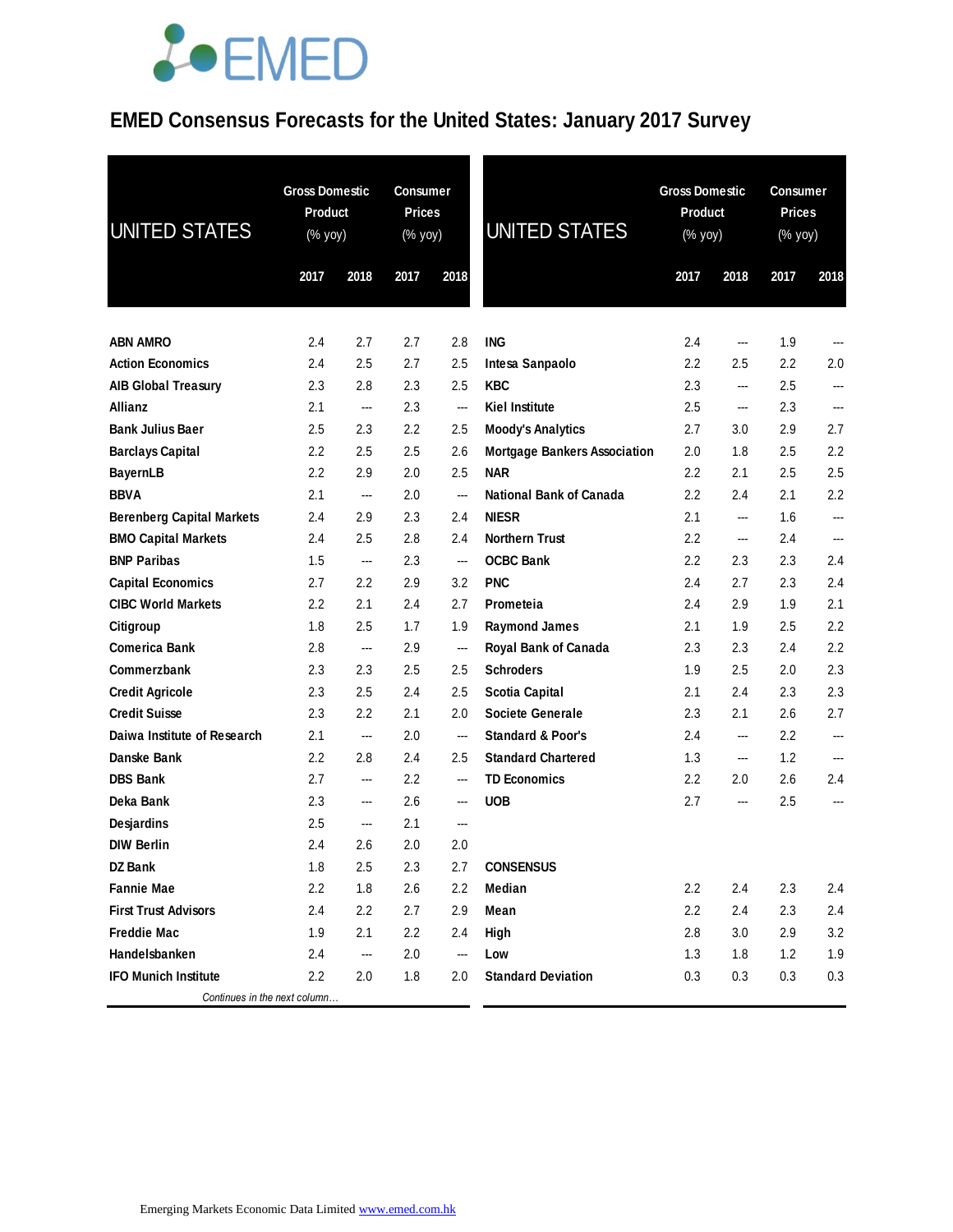### **EMED Consensus Forecasts for the Euro Area: January 2017 Survey**

| <b>EURO AREA</b>                 | <b>Gross Domestic</b><br><b>Product</b><br>(% yoy) |      | <b>Consumer</b><br><b>Prices</b><br>(% yoy) |      | <b>EURO AREA</b>            | <b>Gross Domestic</b><br><b>Product</b><br>$(% \mathsf{y}\right)$ (% yoy) |                | <b>Consumer</b><br><b>Prices</b><br>(% yoy) |                |
|----------------------------------|----------------------------------------------------|------|---------------------------------------------|------|-----------------------------|---------------------------------------------------------------------------|----------------|---------------------------------------------|----------------|
|                                  | 2017                                               | 2018 | 2017                                        | 2018 |                             | 2017                                                                      | 2018           | 2017                                        | 2018           |
| <b>ABN AMRO</b>                  | 1.4                                                | 1.8  | 1.2                                         | 1.6  | <b>IFO Munich Institute</b> | 1.6                                                                       | 1.6            | 1.4                                         | 1.6            |
| <b>AIB Global Treasury</b>       | 1.7                                                | 1.7  | 1.2                                         | 1.5  | <b>ING</b>                  | 1.0                                                                       | $\overline{a}$ | 1.0                                         | $\overline{a}$ |
| <b>Allianz</b>                   | 1.6                                                | ---  | 1.5                                         | ---  | Intesa Sanpaolo             | 1.5                                                                       | 1.6            | 1.3                                         | 1.5            |
| <b>Bank Julius Baer</b>          | 1.6                                                | 1.3  | 1.7                                         | 1.7  | <b>KBC</b>                  | 1.4                                                                       | ---            | 1.4                                         | ---            |
| <b>Barclays Capital</b>          | 1.2                                                | 1.6  | 1.2                                         | 1.4  | <b>Kiel Institute</b>       | 1.9                                                                       | ---            | 1.4                                         | ---            |
| <b>BayernLB</b>                  | 0.8                                                | 1.4  | 1.4                                         | 1.4  | <b>Moody's Analytics</b>    | 1.7                                                                       | 1.7            | 1.1                                         | 1.4            |
| <b>BBVA</b>                      | 1.5                                                | ---  | 1.4                                         | ---  | <b>NIESR</b>                | 1.5                                                                       | ---            | 1.0                                         | ---            |
| <b>Berenberg Capital Markets</b> | 1.5                                                | 1.5  | 1.3                                         | 1.6  | <b>OCBC Bank</b>            | 1.4                                                                       | 1.5            | 1.3                                         | 1.5            |
| <b>BMO Capital Markets</b>       | 1.5                                                | 1.5  | 0.9                                         | 1.1  | Prometeia                   | 1.5                                                                       | 1.3            | 1.4                                         | 1.6            |
| <b>BNP Paribas</b>               | 1.1                                                | ---  | 1.1                                         | ---  | Royal Bank of Canada        | 1.3                                                                       | 1.5            | 1.4                                         | 1.4            |
| <b>Capital Economics</b>         | 1.0                                                | 1.5  | 1.5                                         | 1.1  | <b>Schroders</b>            | 1.2                                                                       | 1.8            | 1.3                                         | 0.9            |
| <b>CIBC World Markets</b>        | 1.5                                                | 1.3  | 1.6                                         | 1.9  | <b>Scotia Capital</b>       | 1.5                                                                       | 1.6            | 1.4                                         | 1.7            |
| Citigroup                        | 1.5                                                | 1.6  | 1.5                                         | 1.4  | <b>Societe Generale</b>     | 1.5                                                                       | 1.4            | 1.5                                         | 1.5            |
| <b>Commerzbank</b>               | 1.8                                                | 1.6  | 1.3                                         | 1.2  | <b>Standard Chartered</b>   | 1.5                                                                       | $\overline{a}$ | 1.9                                         | $\overline{a}$ |
| <b>Credit Agricole</b>           | 1.5                                                | 1.5  | 1.5                                         | 1.3  | <b>TD Economics</b>         | 1.5                                                                       | 1.6            | 1.6                                         | 1.4            |
| <b>Credit Suisse</b>             | 2.0                                                | 1.8  | 1.5                                         | 1.2  | <b>UOB</b>                  | 1.1                                                                       | ---            | 1.2                                         | $\overline{a}$ |
| <b>Danske Bank</b>               | 1.5                                                | 1.5  | 1.3                                         | 1.2  |                             |                                                                           |                |                                             |                |
| <b>DBS Bank</b>                  | 1.6                                                | ---  | 0.6                                         | ---  |                             |                                                                           |                |                                             |                |
| Deka Bank                        | 1.3                                                | ---  | 1.4                                         | ---  | <b>CONSENSUS</b>            |                                                                           |                |                                             |                |
| <b>DIW Berlin</b>                | 1.5                                                | 1.6  | 1.2                                         | 1.3  | Median                      | 1.5                                                                       | 1.5            | 1.3                                         | 1.4            |
| DZ Bank                          | 1.2                                                | 1.5  | 1.1                                         | 1.3  | Mean                        | 1.4                                                                       | 1.5            | 1.3                                         | 1.4            |
| <b>ETLA</b>                      | 1.5                                                | 1.4  | 1.3                                         | 1.7  | High                        | 2.0                                                                       | 1.8            | 1.9                                         | 1.9            |
| <b>EUROFER</b>                   | 1.4                                                | ---  | 1.4                                         | ---  | Low                         | 0.8                                                                       | 1.3            | 0.6                                         | 0.9            |
| Handelsbanken                    | 1.1                                                | ---  | 1.3                                         | ---  | <b>Standard Deviation</b>   | 0.2                                                                       | 0.1            | 0.2                                         | 0.2            |
| Continues in the next column     |                                                    |      |                                             |      |                             |                                                                           |                |                                             |                |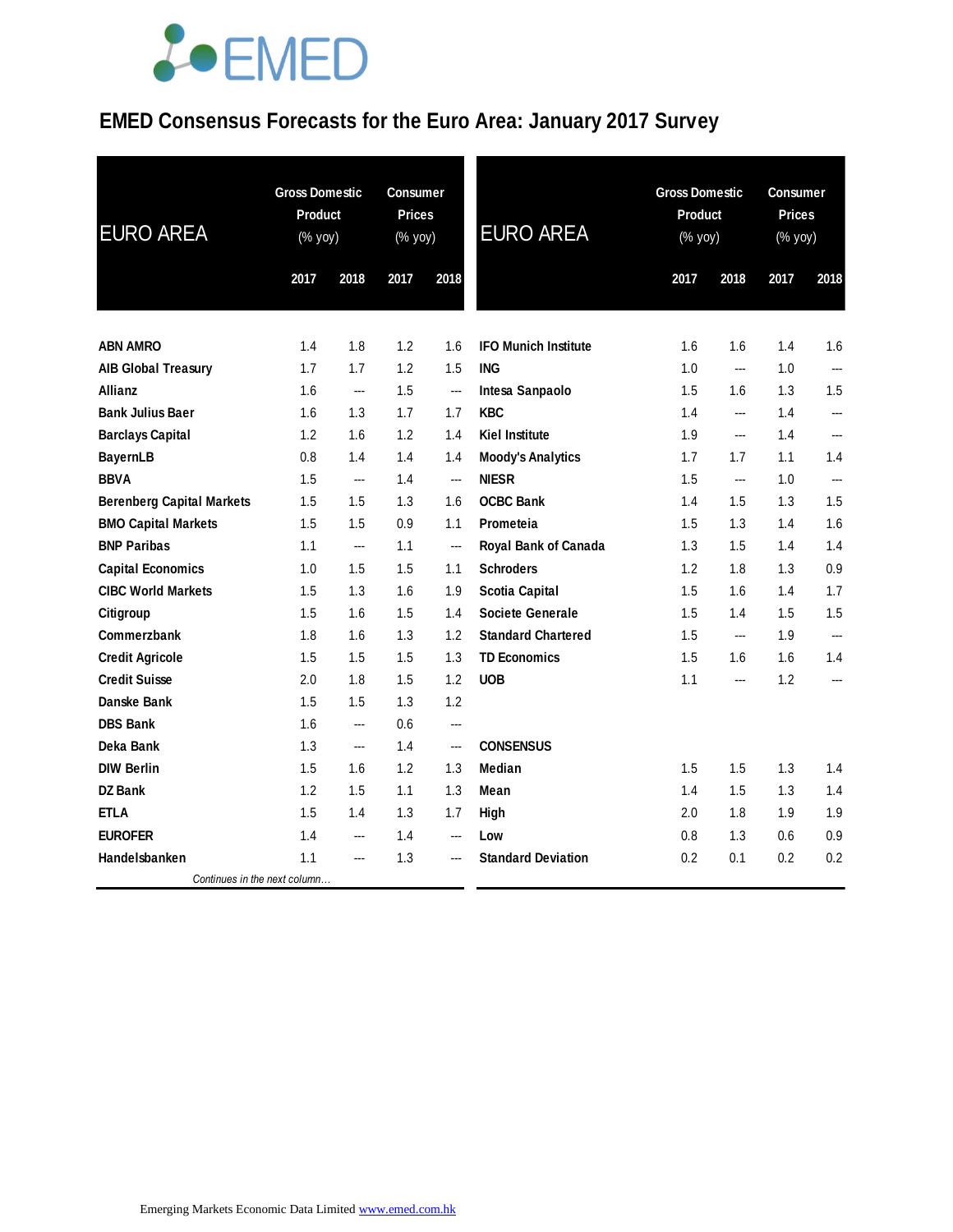### **EMED Consensus Forecasts for Japan: January 2017 Survey**

| <b>JAPAN</b>                     | <b>Gross Domestic</b><br><b>Product</b><br>(% yoy) |      | <b>Consumer</b><br><b>Prices</b><br>(% yoy) |      | <b>Gross Domestic</b><br>Product<br><b>JAPAN</b><br>$(% \mathsf{Y}^{\prime }\mathsf{Y}^{\prime }\mathsf{Y}^{\prime })$ |      |                          | <b>Consumer</b><br><b>Prices</b><br>(% yoy) |                |  |
|----------------------------------|----------------------------------------------------|------|---------------------------------------------|------|------------------------------------------------------------------------------------------------------------------------|------|--------------------------|---------------------------------------------|----------------|--|
|                                  | 2017                                               | 2018 | 2017                                        | 2018 |                                                                                                                        | 2017 | 2018                     | 2017                                        | 2018           |  |
|                                  |                                                    |      |                                             |      |                                                                                                                        |      |                          |                                             |                |  |
| <b>ABN AMRO</b>                  | 0.7                                                | 0.7  | 0.8                                         | 1.0  | Intesa Sanpaolo                                                                                                        | 1.2  | 1.0                      | 0.4                                         | 0.9            |  |
| <b>AIB Global Treasury</b>       | 1.0                                                | 0.8  | 0.2                                         | 0.3  | <b>JCER</b>                                                                                                            | 0.9  | 0.7                      | 0.6                                         | 0.8            |  |
| <b>Allianz</b>                   | 1.2                                                | ---  | 0.5                                         | ---  | <b>KBC</b>                                                                                                             | 0.8  | ---                      | 0.5                                         | ---            |  |
| <b>Bank Julius Baer</b>          | 1.1                                                | 1.0  | 0.3                                         | 0.0  | <b>Kiel Institute</b>                                                                                                  | 1.2  | ---                      | 0.5                                         |                |  |
| Bank of Tokyo-Mitsubishi UFJ     | 0.9                                                | ---  | 0.8                                         | ---  | <b>Mizuho Securities</b>                                                                                               | 1.0  | ---                      | 0.9                                         | ---            |  |
| <b>Barclays Capital</b>          | 1.2                                                | 0.6  | 0.7                                         | 1.0  | <b>Moody's Analytics</b>                                                                                               | 0.8  | 0.7                      | $-0.2$                                      | 0.2            |  |
| <b>BayernLB</b>                  | 1.0                                                | 0.9  | 0.9                                         | 0.4  | <b>NIESR</b>                                                                                                           | 0.4  | $\overline{\phantom{a}}$ | 0.1                                         | $\overline{a}$ |  |
| <b>BBVA</b>                      | 0.8                                                | ---  | 0.8                                         | ---  | <b>OCBC Bank</b>                                                                                                       | 1.0  | 0.9                      | 0.6                                         | 1.0            |  |
| <b>Berenberg Capital Markets</b> | 0.9                                                | 1.1  | 0.6                                         | 0.6  | Prometeia                                                                                                              | 0.8  | 1.0                      | 0.2                                         | 0.5            |  |
| <b>BMO Capital Markets</b>       | 0.8                                                | 0.7  | 0.6                                         | 0.6  | <b>Schroders</b>                                                                                                       | 1.4  | 0.9                      | 0.8                                         | 0.9            |  |
| <b>BNP Paribas</b>               | 0.1                                                | ---  | $-0.1$                                      | ---  | <b>Scotia Capital</b>                                                                                                  | 0.6  | 0.5                      | 0.7                                         | 1.0            |  |
| <b>Capital Economics</b>         | 1.0                                                | 0.5  | 1.0                                         | 1.5  | <b>Societe Generale</b>                                                                                                | 1.0  | 1.0                      | 0.3                                         | 1.1            |  |
| <b>CIBC World Markets</b>        | 0.7                                                | 0.5  | 1.0                                         | 0.8  | <b>Standard Chartered</b>                                                                                              | 1.0  | $\overline{\phantom{a}}$ | 0.8                                         | ---            |  |
| Citigroup                        | 1.1                                                | 1.1  | 0.6                                         | 0.9  | <b>TD Economics</b>                                                                                                    | 0.9  | 0.8                      | 1.2                                         | 1.1            |  |
| Commerzbank                      | 1.0                                                | 1.0  | 1.0                                         | 1.0  | <b>UOB</b>                                                                                                             | 0.9  | ---                      | 1.0                                         | ---            |  |
| <b>Credit Agricole</b>           | 1.5                                                | 1.1  | 0.6                                         | 0.6  |                                                                                                                        |      |                          |                                             |                |  |
| <b>Credit Suisse</b>             | 0.8                                                | ---  | 0.4                                         | ---  |                                                                                                                        |      |                          |                                             |                |  |
| Daiwa Institute of Research      | 1.1                                                | ---  | 0.4                                         | ---  |                                                                                                                        |      |                          |                                             |                |  |
| <b>DBS Bank</b>                  | 0.8                                                | ---  | 0.5                                         | ---  | <b>CONSENSUS</b>                                                                                                       |      |                          |                                             |                |  |
| Deka Bank                        | 1.2                                                | ---  | 0.6                                         | ---  | Median                                                                                                                 | 0.9  | 0.8                      | 0.6                                         | 0.8            |  |
| <b>DIW Berlin</b>                | 0.5                                                | 0.5  | 0.1                                         | 0.4  | Mean                                                                                                                   | 0.9  | 0.8                      | 0.6                                         | 0.8            |  |
| <b>DZ Bank</b>                   | 0.9                                                | 0.8  | 0.4                                         | 0.6  | High                                                                                                                   | 1.5  | 1.1                      | 1.2                                         | 1.5            |  |
| <b>IFO Munich Institute</b>      | 1.0                                                | 0.4  | 0.3                                         | 0.8  | Low                                                                                                                    | 0.1  | 0.4                      | $-0.2$                                      | 0.0            |  |
| <b>ING</b>                       | 0.7                                                | ---  | 0.6                                         |      | <b>Standard Deviation</b>                                                                                              | 0.3  | 0.2                      | 0.3                                         | 0.3            |  |
| Continues in the next column     |                                                    |      |                                             |      |                                                                                                                        |      |                          |                                             |                |  |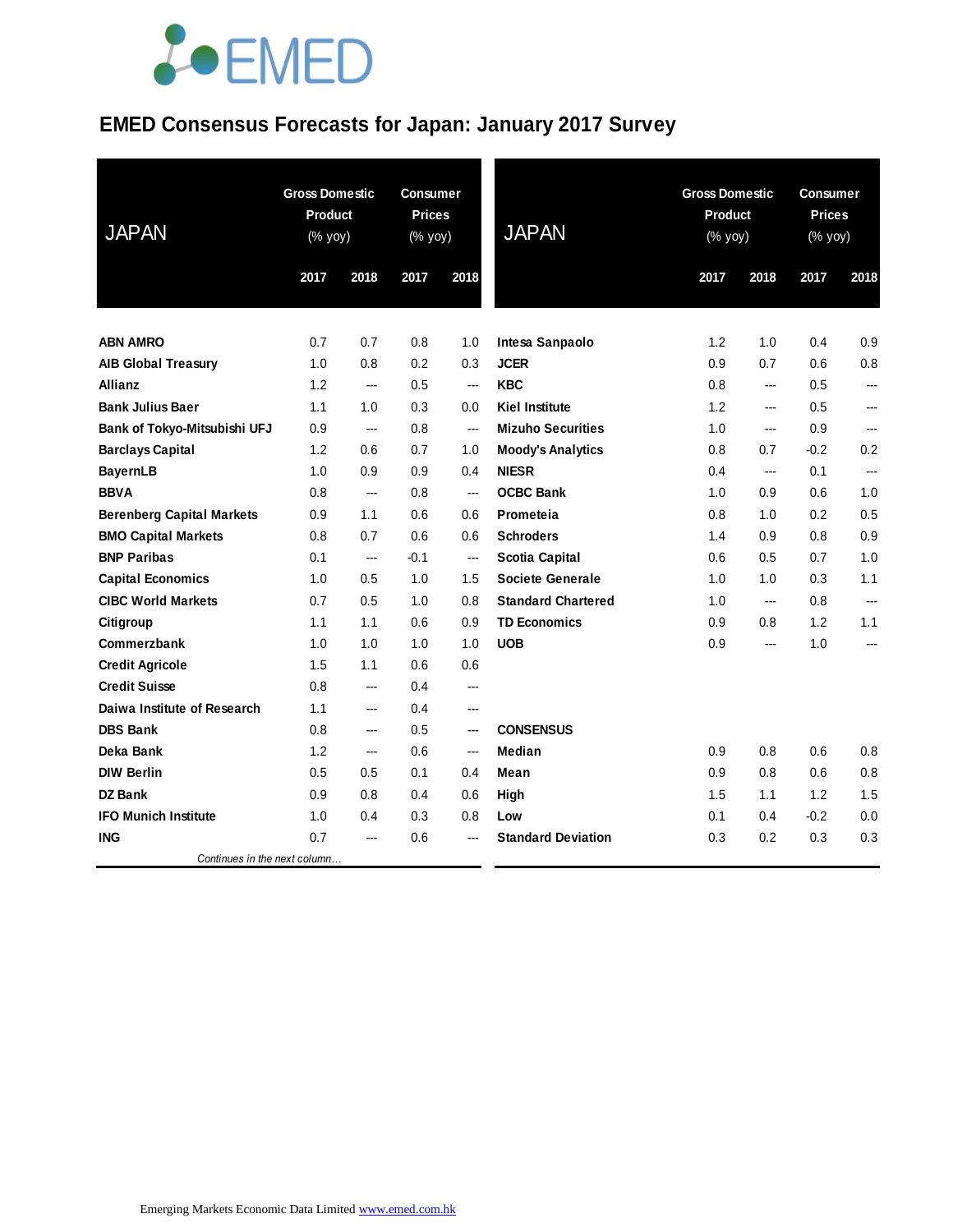### **EMED Consensus Forecasts for China: January 2017 Survey**

| <b>CHINA</b>                     | <b>Gross Domestic</b><br><b>Product</b><br>(% yoy) |      | <b>Consumer</b><br><b>Prices</b><br>(% yoy) |                          | <b>CHINA</b>                  | <b>Gross Domestic</b><br>Product<br>(% yoy) |                        | <b>Consumer</b><br><b>Prices</b><br>$(\%$ yoy) |                          |
|----------------------------------|----------------------------------------------------|------|---------------------------------------------|--------------------------|-------------------------------|---------------------------------------------|------------------------|------------------------------------------------|--------------------------|
|                                  | 2017                                               | 2018 | 2017                                        | 2018                     |                               | 2017                                        | 2018                   | 2017                                           | 2018                     |
| <b>ABN AMRO</b>                  | 6.5                                                | 6.0  | 2.0                                         | 2.0                      | <b>ING</b>                    | 6.5                                         | 6.3                    | 2.0                                            | 2.0                      |
| <b>Allianz</b>                   | 6.3                                                | 6.0  | 2.3                                         | 3.0                      | Intesa Sanpaolo               | 6.4                                         | ---                    | 2.4                                            |                          |
| <b>Bank Julius Baer</b>          | 6.2                                                | 6.0  | 2.0                                         | 1.6                      | JP Morgan                     | 6.5                                         | 6.2                    | 2.4                                            | 3.0                      |
| <b>Bank of East Asia</b>         | 6.4                                                | ---  | 2.0                                         | ---                      | <b>Kiel Institute</b>         | 6.4                                         | ---                    | 2.0                                            | ---                      |
| <b>Barclays Capital</b>          | 6.3                                                | 6.1  | 2.2                                         | 2.3                      | <b>Moody's Analytics</b>      | 6.0                                         | 5.7                    | 1.9                                            | 2.7                      |
| <b>BayernLB</b>                  | 6.3                                                | 6.1  | 2.3                                         | 2.4                      | <b>NIESR</b>                  | 6.3                                         | ---                    | 2.0                                            |                          |
| <b>BBVA</b>                      | 5.8                                                | ---  | 2.7                                         | ---                      | <b>OCBC Bank</b>              | 6.4                                         | 6.0                    | 2.2                                            | 2.5                      |
| <b>Berenberg Capital Markets</b> | 6.3                                                | 5.8  | 2.3                                         | 2.3                      | Prometeia                     | 6.2                                         | 5.9                    | 2.7                                            | 2.1                      |
| <b>BMO Capital Markets</b>       | 6.5                                                | 6.3  | 2.2                                         | 2.0                      | <b>Royal Bank of Scotland</b> | 6.6                                         | ---                    | 2.0                                            | $\overline{\phantom{a}}$ |
| <b>BNP Paribas</b>               | 6.2                                                | 6.4  | 2.3                                         | 2.5                      | <b>Schroders</b>              | 6.5                                         | 6.2                    | 2.3                                            | 2.2                      |
| <b>Capital Economics</b>         | 6.5                                                | 6.5  | 2.0                                         | 1.5                      | <b>Scotia Capital</b>         | 6.2                                         | 6.0                    | 2.1                                            | 2.2                      |
| Citigroup                        | 6.5                                                | 6.5  | 2.6                                         | 2.5                      | Societe Generale              | 6.3                                         | 6.0                    | 2.4                                            | 2.2                      |
| Commerzbank                      | 6.5                                                | 6.3  | 2.0                                         | 2.2                      | <b>Standard Chartered</b>     | 6.7                                         | ---                    | 2.4                                            |                          |
| <b>Credit Agricole</b>           | 6.6                                                | 6.5  | 1.7                                         | 1.7                      | <b>UOB</b>                    | 6.6                                         | $\qquad \qquad \cdots$ | 2.2                                            | ---                      |
| <b>Credit Suisse</b>             | 6.8                                                | ---  | 2.3                                         | ---                      |                               |                                             |                        |                                                |                          |
| Daiwa Institute of Research      | 6.4                                                | 6.0  | 1.8                                         | 2.1                      |                               |                                             |                        |                                                |                          |
| Danske Bank                      | 6.6                                                | 6.3  | 2.0                                         | 2.0                      | <b>CONSENSUS</b>              |                                             |                        |                                                |                          |
| <b>DBS Bank</b>                  | 6.5                                                | ---  | 1.8                                         | ---                      | Median                        | 6.4                                         | 6.1                    | 2.2                                            | 2.2                      |
| Deka Bank                        | 6.6                                                | ---  | 2.2                                         | $\hspace{0.05cm} \ldots$ | Mean                          | 6.4                                         | 6.1                    | 2.2                                            | 2.2                      |
| <b>DZ Bank</b>                   | 6.2                                                | 5.8  | 2.0                                         | 2.2                      | High                          | 6.8                                         | 6.5                    | 2.7                                            | 3.0                      |
| <b>ICBC</b> International        | 6.6                                                | ---  | 2.0                                         | ---                      | Low                           | 5.8                                         | 5.7                    | 1.7                                            | 1.5                      |
| <b>IFO Munich Institute</b>      | 6.4                                                | 5.8  | 2.2                                         | 2.2                      | <b>Standard Deviation</b>     | 0.2                                         | 0.2                    | 0.2                                            | 0.4                      |
| Continues in the next column     |                                                    |      |                                             |                          |                               |                                             |                        |                                                |                          |